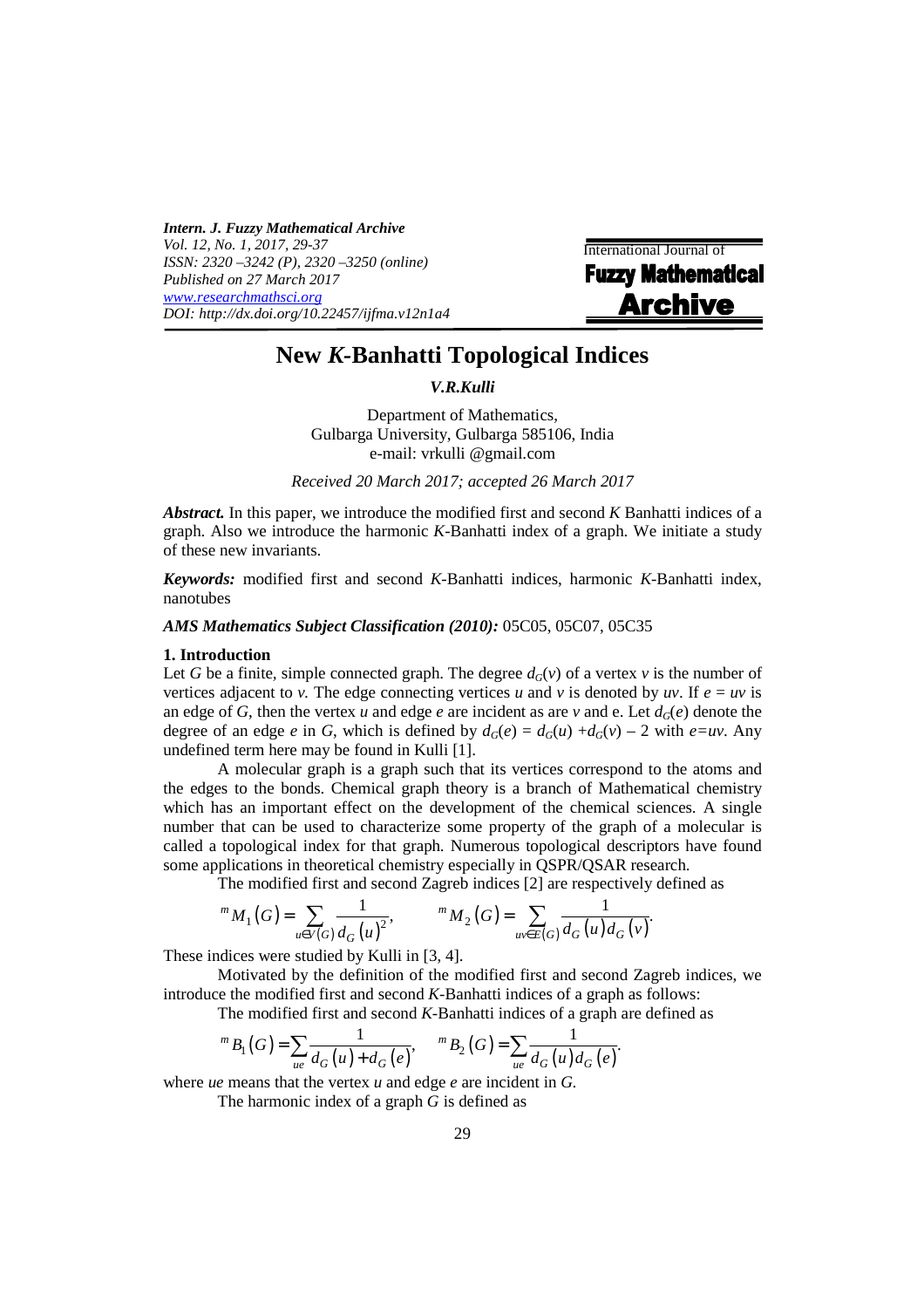V.R.Kulli

$$
H(G) = \sum_{uv \in E(G)} \frac{2}{d_G(u) + d_G(v)}.
$$

This index was studied by Favaron et.al. [5] and Zhong [6].

 Motivated by the definition of the harmonic index and by previous research on topological indices, we now introduce the harmonic *K-*Banhatti index of a graph as follows:

The harmonic *K-*Banhatti index of a graph *G* is defined as

$$
H_b(G) = \sum_{ue} \frac{2}{d_G(u) + d_G(e)}
$$

where *ue* means that the vertex *u* and edge *e* are incident in *G.*

 Many other topological indices were studied, for example, in [7, 8, 9, 10, 11, 12, 13, 14, 15, 16, 17, 18].

 In this paper, we compute the modified first and second *K* Banhatti indices and harmonic *K* Banhatti index of some standard graphs, *TUC*4*C*8[*p, q*] nanotubes and *TUC*4[*p, q*] nanotubes.

# **2. Computing** *K* **Banhatti topological indices of some standard graphs**

**Theorem 1.** Let  $C_n$  be a cycle with  $n \geq 3$  vertices. Then

(1) 
$$
{}^m B_1(C_n) = \frac{1}{2}n
$$
   
 (2)  ${}^m B_2(C_n) = \frac{1}{2}n$    
 (3)  $H_b(C_n) = n$ 

**Proof:** Let  $G = C_n$  be a cycle with  $n \ge 3$  vertices. Every vertex of a cycle  $C_n$  is incident with exactly two edges and the number of edges in  $C_n$  is *n*.

(1) 
$$
{}^{m}B_{1}(G) = \sum_{ue} \frac{1}{d_{G}(u) + d_{G}(e)} = \sum_{uv \in E(G)} \left( \frac{1}{d_{G}(u) + d_{G}(e)} + \frac{1}{d_{G}(v) + d_{G}(e)} \right)
$$

$$
= \left( \frac{1}{2+2} + \frac{1}{2+2} \right) n = \frac{1}{2} n.
$$
  
(2) 
$$
{}^{m}B_{2}(G) = \sum_{ue} \frac{1}{d_{G}(u) d_{G}(e)} = \sum_{uv \in E(G)} \left( \frac{1}{d_{G}(u) d_{G}(e)} + \frac{1}{d_{G}(v) d_{G}(e)} \right)
$$

$$
= \left( \frac{1}{2 \times 2} + \frac{1}{2 \times 2} \right) n = \frac{1}{2} n.
$$
  
(3) 
$$
H_{b}(G) = \sum_{ue} \frac{2}{d_{G}(u) + d_{G}(e)} = 2 \sum_{ue} \frac{1}{d_{G}(u) + d_{G}(e)} = n.
$$

**Theorem 2.** Let  $P_n$  be a path with  $n \geq 3$  vertices. Then

(1) 
$$
{}^m B_1(P_n) = \frac{1}{2}n + \frac{1}{6}
$$
 (2)  ${}^m B_2(P_n) = \frac{1}{2}n + \frac{3}{2}$  (3)  $H_b(P_n) = n + \frac{1}{3}$ .

**Proof:** Let  $G = P_n$  be a path with  $n \geq 3$  vertices. We obtain two partitions of the edge set of  $P_n$  as follows:

*E*<sub>3</sub> = { $e = uv \in E(G) | d_G(u) = 1, d_G(v) = 2$ },  $|E_3| = 2$ .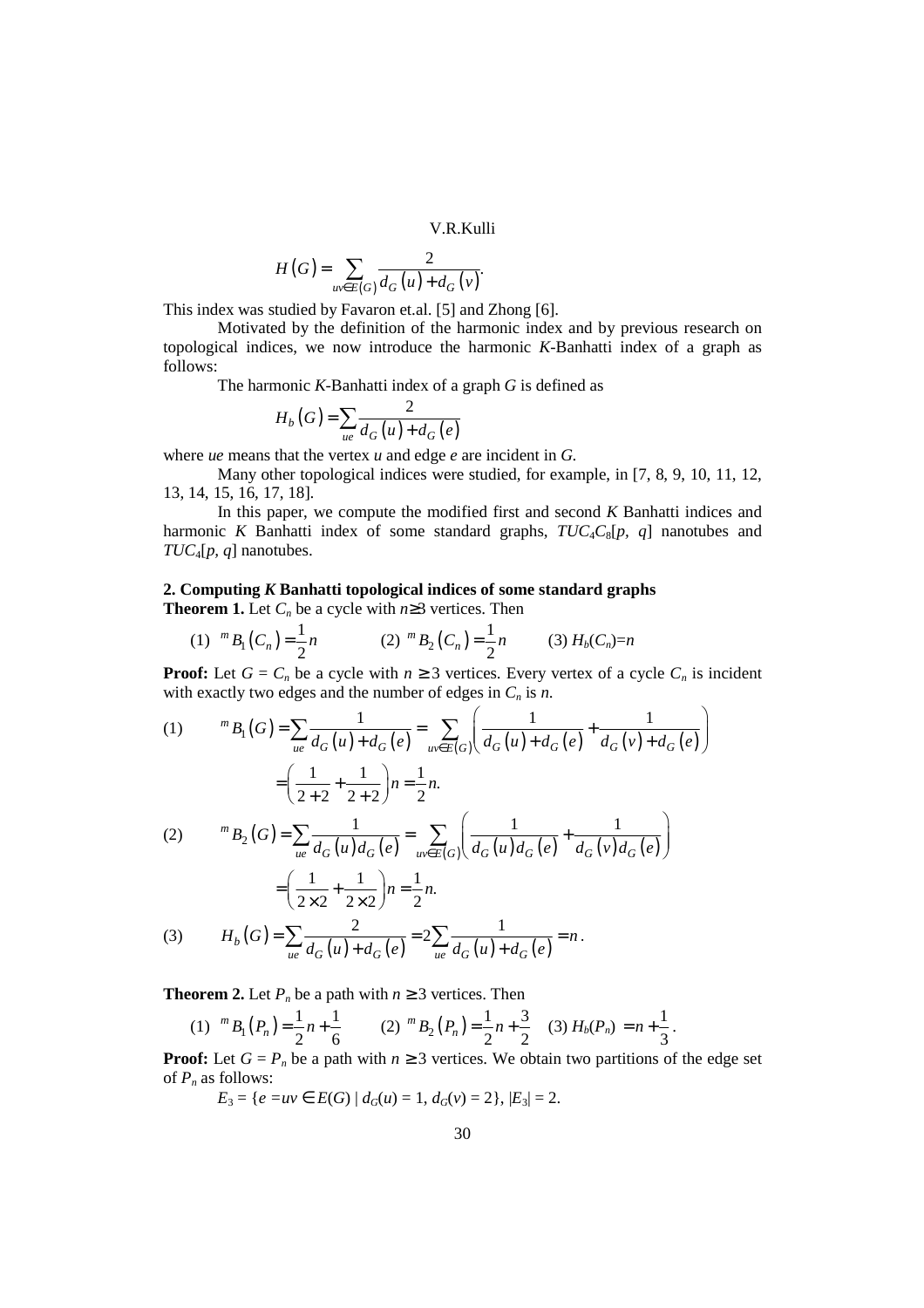$E_4 = \{e = uv \in E(G) \mid d_G(u) = d_G(v) = 2\}, |E_4| = n - 3.$ (1) To compute  ${}^mB_1(P_n)$ , we see that  $(G) = \sum_{ue} \frac{1}{d_G(u) + d_G(e)} = \sum_{uv \in E_3} \left( \frac{1}{d_G(u) + d_G(e)} + \frac{1}{d_G(v) + d_G(e)} \right)$  ${}^{m}B_{1}(G) = \sum \frac{1}{\frac{1}{2\cdot f(x)+1} \cdot \frac{1}{2\cdot f(x)}} = \sum \left( \frac{1}{\frac{1}{2\cdot f(x)+1} \cdot \frac{1}{2\cdot f(x)+1} \cdot \frac{1}{2\cdot f(x)+1}} \right)$ *ue*  $u_G(u) + u_G(e)$   $u_{\nu \in E_3}(u_G(u) + u_G(e))$   $u_G(v) + u_G$  $B_1$  (  $G$  $d_G(u) + d_G(e)$   $\underset{uv \in E_3}{\sim} d_G(u) + d_G(e)$   $d_G(v) + d_G(e)$  $\begin{pmatrix} 1 & 1 \end{pmatrix}$  $=\sum_{ue}\frac{1}{d_G(u)+d_G(e)}=\sum_{uv\in E_3}\left(\frac{1}{d_G(u)+d_G(e)}+\frac{1}{d_G(v)+d_G(e)}\right)$  $(u) + d_G(e)$   $d_G(v) + d_G(e)$ 4 1 1  $\sum_{uv \in E_4} d_G(u) + d_G(e) \quad d_G(v) + d_G(e)$  $\begin{pmatrix} 1 & 1 \end{pmatrix}$ +  $\sum_{w \in E_4} \left( \frac{1}{d_G(u) + d_G(e)} + \frac{1}{d_G(v) + d_G(e)} \right)$  $\frac{1}{1+1} + \frac{1}{2+1}$   $2 + \left(\frac{1}{2+2} + \frac{1}{2+2}\right)(n-3) = \frac{1}{2}n + \frac{1}{6}$ .  $=\left(\frac{1}{1+1}+\frac{1}{2+1}\right)2+\left(\frac{1}{2+2}+\frac{1}{2+2}\right)(n-3)=\frac{1}{2}n+$ 

(2) To compute  ${}^mB_2(P_n)$ , we see that

$$
{}^{m}B_{2}(G) = \sum_{ue} \frac{1}{d_{G}(u)d_{G}(e)}
$$
  
= 
$$
\sum_{uv \in E_{3}} \left( \frac{1}{d_{G}(u)d_{G}(e)} + \frac{1}{d_{G}(v)d_{G}(e)} \right) + \sum_{uv \in E_{4}} \left( \frac{1}{d_{G}(u)d_{G}(e)} + \frac{1}{d_{G}(v)d_{G}(e)} \right)
$$
  
= 
$$
\left( \frac{1}{1\times1} + \frac{1}{2\times1} \right) 2 + \left( \frac{1}{2\times2} + \frac{1}{2\times2} \right) (n-3) = \frac{1}{2}n + \frac{3}{2}.
$$

(3) To compute  $H_b(P_n)$ , we see that

$$
H_b(G) = \sum_{ue} \frac{2}{d_G(u) + d_G(e)} = 2 \sum_{ue} \frac{1}{d_G(u) + d_G(e)} = n + \frac{1}{3}
$$

**Theorem 3.** Let  $K_n$  be a complete graph with  $n \geq 3$  vertices. Then

(1) 
$$
{}^{m}B_{1}(K_{n}) = \frac{n(n-1)}{3n-5}
$$
 (2)  ${}^{m}B_{2}(K_{n}) = \frac{n}{2(n-2)}$  (3)  $H_{b}(K_{n}) = \frac{2n(n-1)}{3n-5}$ 

Proof: Let  $G = K_n$  be a complete graph with  $n \geq 3$  vertices. Every vertex of  $K_n$  is incident with exactly  $n - 1$  edges.

(1) To compute  ${}^mB_1(K_n)$ , we see that

$$
{}^{m}B_{1}(G) = \sum_{ue} \frac{1}{d_{G}(u) + d_{G}(e)} = \sum_{uv \in E(G)} \left( \frac{1}{d_{G}(u) + d_{G}(e)} + \frac{1}{d_{G}(v) + d_{G}(e)} \right)
$$

$$
= \left( \frac{1}{(n-1) + (2n-4)} + \frac{1}{(n-1) + (2n-4)} \right) \frac{n(n-1)}{2} = \frac{n(n-1)}{3n-5}.
$$

(2) To compute  ${}^mB_2(K_n)$ , we see that

$$
{}^{m}B_{2}(G) = \sum_{ue} \frac{1}{d_{G}(u)d_{G}(e)} = \sum_{uv \in E(G)} \left( \frac{1}{d_{G}(u)d_{G}(e)} + \frac{1}{d_{G}(v)d_{G}(e)} \right)
$$

$$
= \left( \frac{1}{(n-1)(2n-4)} + \frac{1}{(n-1)(2n-4)} \right) \frac{n(n-1)}{2} = \frac{n}{2(n-2)}.
$$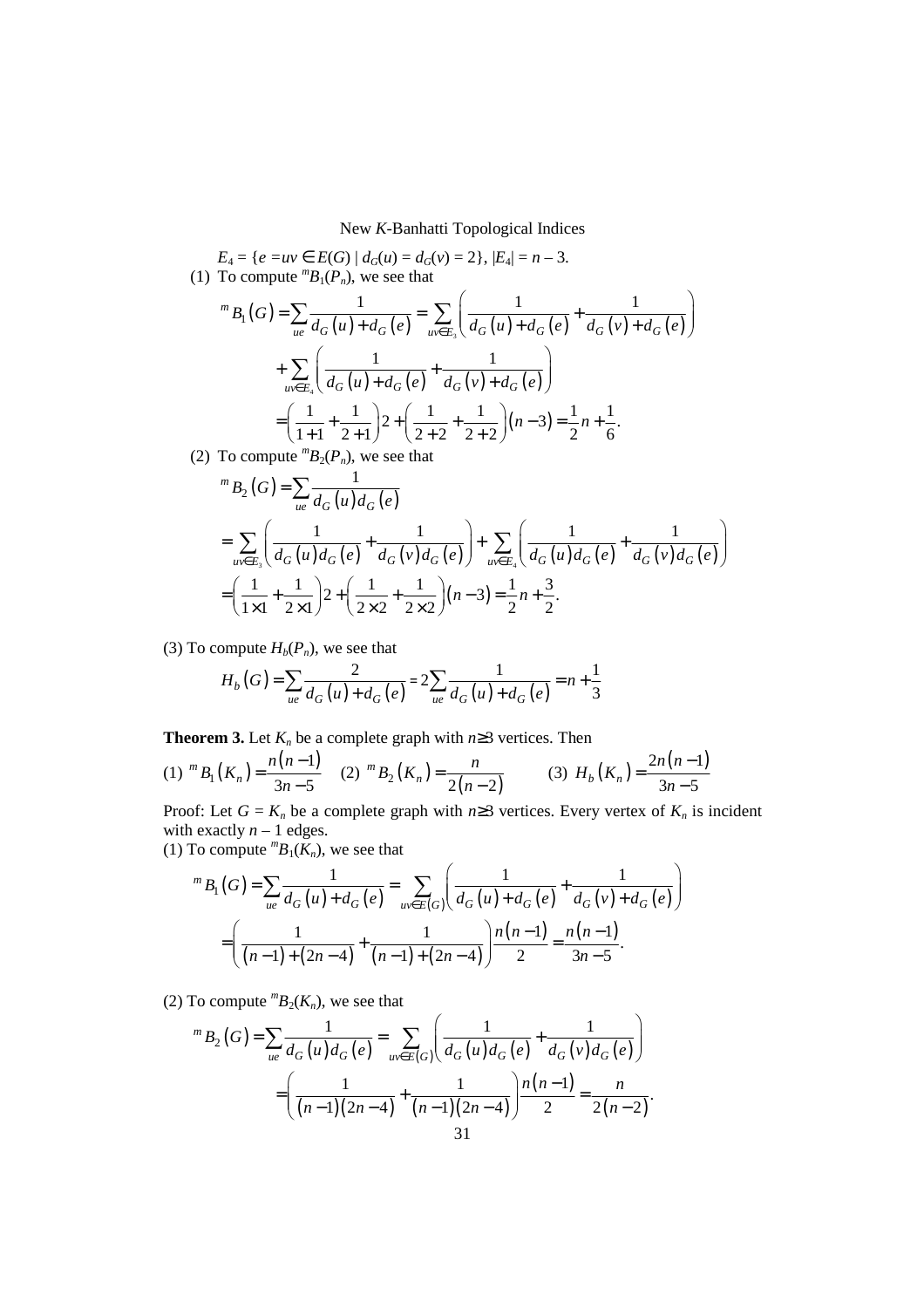V.R.Kulli

(3) To compute  $H_b(K_n)$ , we see that

$$
H_b(G) = \sum_{ue} \frac{2}{d_G(u) + d_G(e)} = 2 \sum_{ue} \frac{1}{d_G(u) + d_G(e)} = \frac{2n(n-1)}{3n-5}.
$$

**Theorem 4.** Let  $K_{r,s}$  be a complete bipartite graph with  $1 \leq r \leq s$  and  $s \geq 2$ . Then

(1) 
$$
{}^{m}B_{1}(K_{r,s}) = \left(\frac{1}{r+2s-2} + \frac{1}{2r+s-2}\right)rs
$$
 (2)  ${}^{m}B_{2}(K_{r,s}) = \frac{r+s}{r+s-2}$   
(3)  $H_{b}(K_{r,s}) = \left(\frac{1}{r+2s-2} + \frac{1}{2r+s-2}\right)2rs.$ 

**Proof:** Let  $G = K_{r,s}$  be a complete bipartite graph with  $r + s$  vertices and *rs* edges such that  $|V_1| = r \ge 1$ ,  $|V_2| = s \ge 2$   $r \le s$ ,  $V(K_{r,s}) = V_1UV_2$ . Every vertex of  $V_1$  is incident with s edges and every vertex of  $V_2$  is incident with  $r$  edges.

(1) To compute  ${}^mB_1(K_{r,s})$ , we see that

$$
{}^{m}B_{1}(G) = \sum_{ue} \frac{1}{d_{G}(u) + d_{G}(e)} = \sum_{uv \in E(G)} \left( \frac{1}{d_{G}(u) + d_{G}(e)} + \frac{1}{d_{G}(v) + d_{G}(e)} \right)
$$

$$
= \left( \frac{1}{s + (r + s - 2)} + \frac{1}{r + (r + s - 2)} \right) rs = \left( \frac{1}{r + 2s - 2} + \frac{1}{2r + s - 2} \right) rs.
$$

(2) To compute  ${}^mB_1(K_{r,s})$ , we see that

$$
{}^{m}B_{2}(G) = \sum_{ue} \frac{1}{d_{G}(u)d_{G}(e)} = \sum_{uv \in E(G)} \left( \frac{1}{d_{G}(u)d_{G}(e)} + \frac{1}{d_{G}(v)d_{G}(e)} \right)
$$

$$
= \left( \frac{1}{s(r+s-2)} + \frac{1}{r(r+s-2)} \right)rs = \frac{r+s}{r+s-2}.
$$

(3) To compute  $H_b(K_{r,s})$ , we see that

$$
H_b(G) = \sum_{ue} \frac{2}{d_G(u) + d_G(e)} = 2 \sum_{ue} \frac{1}{d_G(u) + d_G(e)} = \left(\frac{1}{r + 2s - 2} + \frac{1}{2r + s - 2}\right) 2rs
$$

**Corollary 1.** Let  $K_{r,s}$  be a complete bipartite graph with  $1 \le r \le s$  and  $s \ge 2$ . Then

(1) 
$$
{}^{m}B_{1}(K_{r,s}) = \frac{2r^{2}}{3r - 2}, \text{ if } s = r,
$$

$$
= \frac{3s - 1}{2s - 1}, \text{ if } r = 1.
$$

(2) 
$$
{}^{m}B_{2}(K_{r,s}) = \frac{r}{r-1}
$$
, if  $s = r$ ,  
 $= \frac{s+1}{r-1}$ , if  $r = 1$ .

(3) 
$$
S-1
$$
  

$$
H_b(K_{r,s}) = \frac{4r^2}{3r-2}, \quad \text{if } s = r,
$$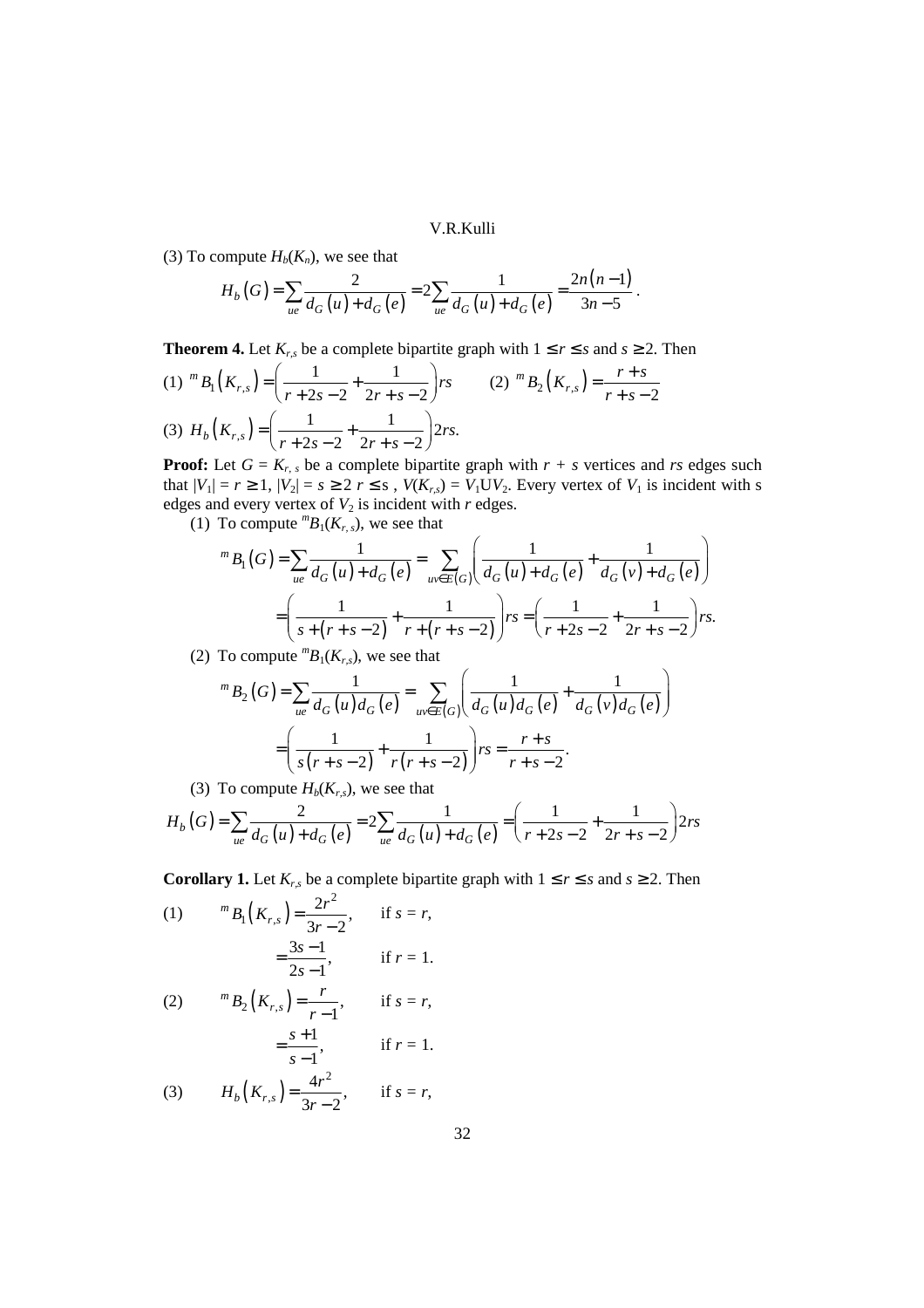$$
=\frac{2(3s-1)}{2s-1}, \quad \text{if } r=1.
$$

**Theorem 5.** Let *G* be an *r*-regular graph with  $n \geq 3$  vertices. Then

(1) 
$$
{}^m B_1(G) = \frac{nr}{3r-2}
$$
 (2)  ${}^m B_2(G) = \frac{n}{2(r-1)}$  (3)  $H_b(G) = \frac{2nr}{3r-2}$ .

**Proof:** Let *G* be an *r*-regular graph with  $n \geq 3$  vertices and 2  $\frac{nr}{2}$  edges. Every vertex of *G* is incident with *r* edges.

(1) To compute  ${}^mB_1(G)$ , we see that

$$
{}^{m}B_{1}(G) = \sum_{ue} \frac{1}{d_{G}(u) + d_{G}(e)} = \sum_{uv \in E(G)} \left( \frac{1}{d_{G}(u) + d_{G}(e)} + \frac{1}{d_{G}(v) + d_{G}(e)} \right)
$$

$$
= \left( \frac{1}{r + (2r - 2)} + \frac{1}{r + (2r - 2)} \right) \frac{nr}{2} = \frac{nr}{3r - 2}.
$$

(2) To compute  ${}^mB_2(G)$ , we see that

$$
{}^{m}B_{2}(G) = \sum_{ue} \frac{1}{d_{G}(u)d_{G}(e)} = \sum_{uv \in E(G)} \left( \frac{1}{d_{G}(u)d_{G}(e)} + \frac{1}{d_{G}(v)d_{G}(e)} \right)
$$

$$
= \left( \frac{1}{r(2r-2)} + \frac{1}{r(2r-2)} \right) \frac{nr}{2} = \frac{n}{2(r-1)}.
$$

(3) To compute  $H_b(G)$ , we see that

$$
H_b(G) = \sum_{ue} \frac{2}{d_G(u) + d_G(e)} = 2 \sum_{ue} \frac{1}{d_G(u) + d_G(e)} = \frac{2nr}{3r - 2}.
$$

## **3. Computing** *K* **Banhatti type indices of** *TUC***4***C***8[***p, q***] nanotubes**

We discuss  $TUC_4C_8[S]$  nanotubes which are consisting of cycles  $C_4$  and  $C_8$ . These nanotubes usually symbolized as  $TUC_4C_8[p, q]$  for  $p, q \in N$  in which  $p$  is the number of octagons  $C_8$  in the first row and  $q$  is the number of octagons  $C_8$  in the first column. The 2dimensional lattice of  $TUC_4C_8[p, q]$  is shown in Figure 1.

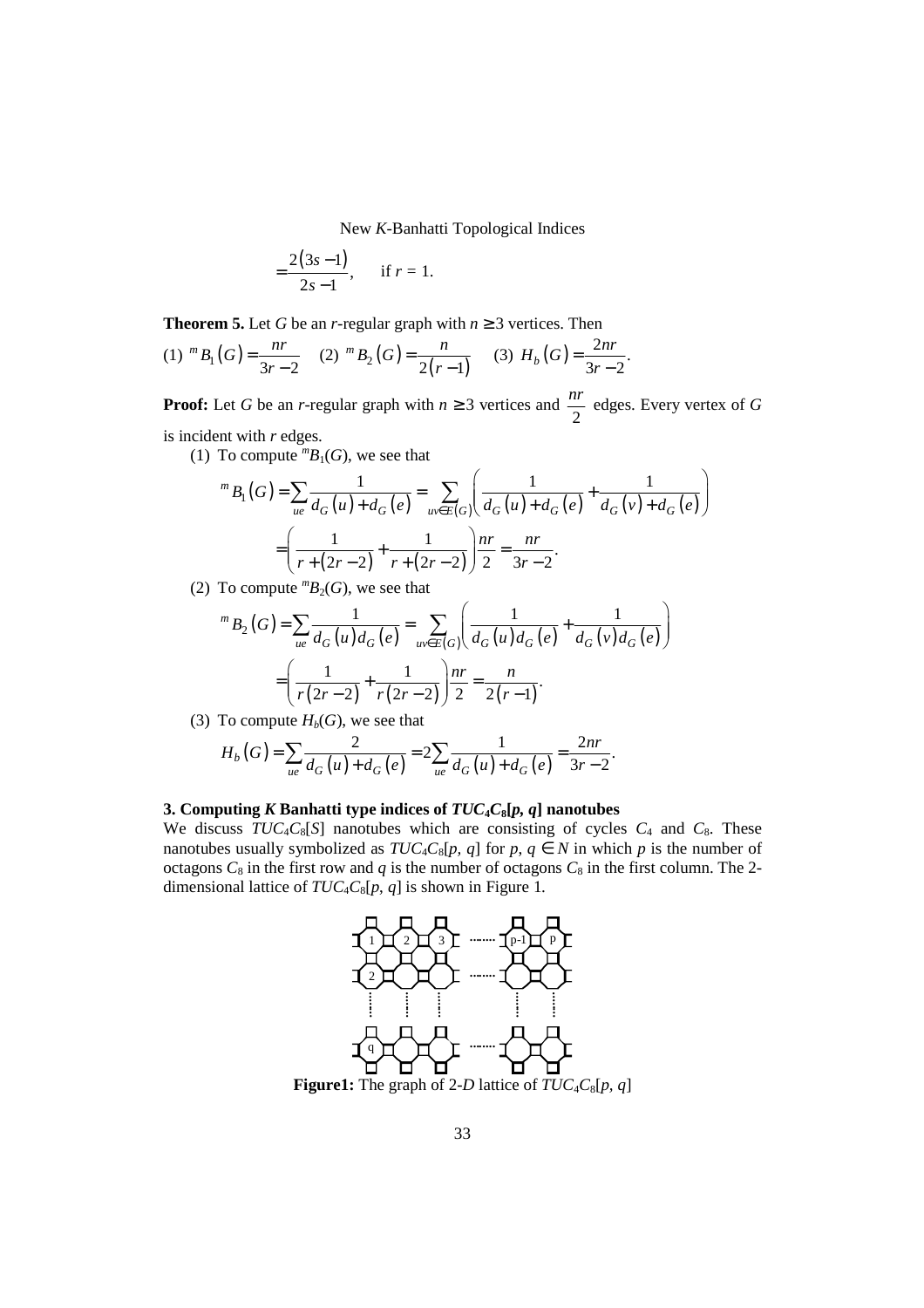## V.R.Kulli

We determine the modified first *K* Banhatti index of *TUC*4*C*8[*p, q*] nanotubes.

**Theorem 6.** Let  $G = TUC_4C_8[p, q]$  be the graph of nanotubes. Then

$$
{}^{m}B_{1}(G) = \frac{24}{7}pq + \frac{199}{105}p.
$$

**Proof:** Let  $G = TUC_4C_8[p, q]$ . By algebraic method, we get  $|V(G)| = 8pq + 4p$  and  $|E(G)|$  $= 12pq + 4p$ . From Figure 1, it is easy to see that there are three partitions of the edge set of *G* as follows:

$$
E_4 = \{e = uv \in E(G) \mid d_G(u) = d_G(v) = 2\}, |E_4| = 2p.
$$
  
\n
$$
E_5 = \{e = uv \in E(G) \mid d_G(u) = 2, d_G(v) = 3\}, |E_5| = 4p.
$$
  
\n
$$
E_6 = \{e = uv \in E(G) \mid d_G(u) = d_G(v) = 3\}, |E_6| = 12pq - 2p.
$$

Further the edge degree partition of the nanotube  $TUC_4C_8[p, q]$  is given in Table 1.

| $d_G(u)$ , $d_G(v)$ $\in u \vee E(G)$ | (2, 2)         | (2, 3) | (3,3)       |
|---------------------------------------|----------------|--------|-------------|
| $d_G(e)$                              |                |        |             |
| Number of edges                       | $\mathcal{L}p$ | 4p     | $12pq - 2p$ |

**Table 1:** Edge degree partition of  $TUC_4C_8[p, q]$ 

To determine  ${}^mB_1(G)$ , we see that

$$
{}^{m}B_{1}(G) = \sum_{ue} \frac{1}{d_{G}(u) + d_{G}(e)} = \sum_{uv \in E_{4}} \left( \frac{1}{d_{G}(u) + d_{G}(e)} + \frac{1}{d_{G}(v) + d_{G}(e)} \right)
$$
  
+ 
$$
\sum_{uv \in E_{5}} \left( \frac{1}{d_{G}(u) + d_{G}(e)} + \frac{1}{d_{G}(v) + d_{G}(e)} \right) + \sum_{uv \in E_{6}} \left( \frac{1}{d_{G}(u) + d_{G}(e)} + \frac{1}{d_{G}(v) + d_{G}(e)} \right)
$$
  
= 
$$
\left( \frac{1}{2+2} + \frac{1}{2+2} \right) 2p + \left( \frac{1}{2+3} + \frac{1}{3+3} \right) 4p + \left( \frac{1}{3+4} + \frac{1}{3+4} \right) (12pq - 2p)
$$
  
= 
$$
\frac{24}{7} pq + \frac{199}{105} p.
$$

We determine the modified second *K* Banahatti index of *TUC*4*C*8[*p, q*] nanotube.

**Theorem 7.** Let  $G = TUC_4C_8[p, q]$  be the graph of nanotubes. Then

$$
{}^{m}B_{2}(G)=2pq+\frac{16}{9}p.
$$

**Proof:** Let  $G = TUC_4C_8[p, q]$  the nanotubes. By using the results from the proof of Theorem 6, we obtain

$$
{}^{m}B_{2}(G) = \sum_{ue} \frac{1}{d_{G}(u) d_{G}(e)} = \sum_{uv \in E_{4}} \left( \frac{1}{d_{G}(u) d_{G}(e)} + \frac{1}{d_{G}(v) d_{G}(e)} \right)
$$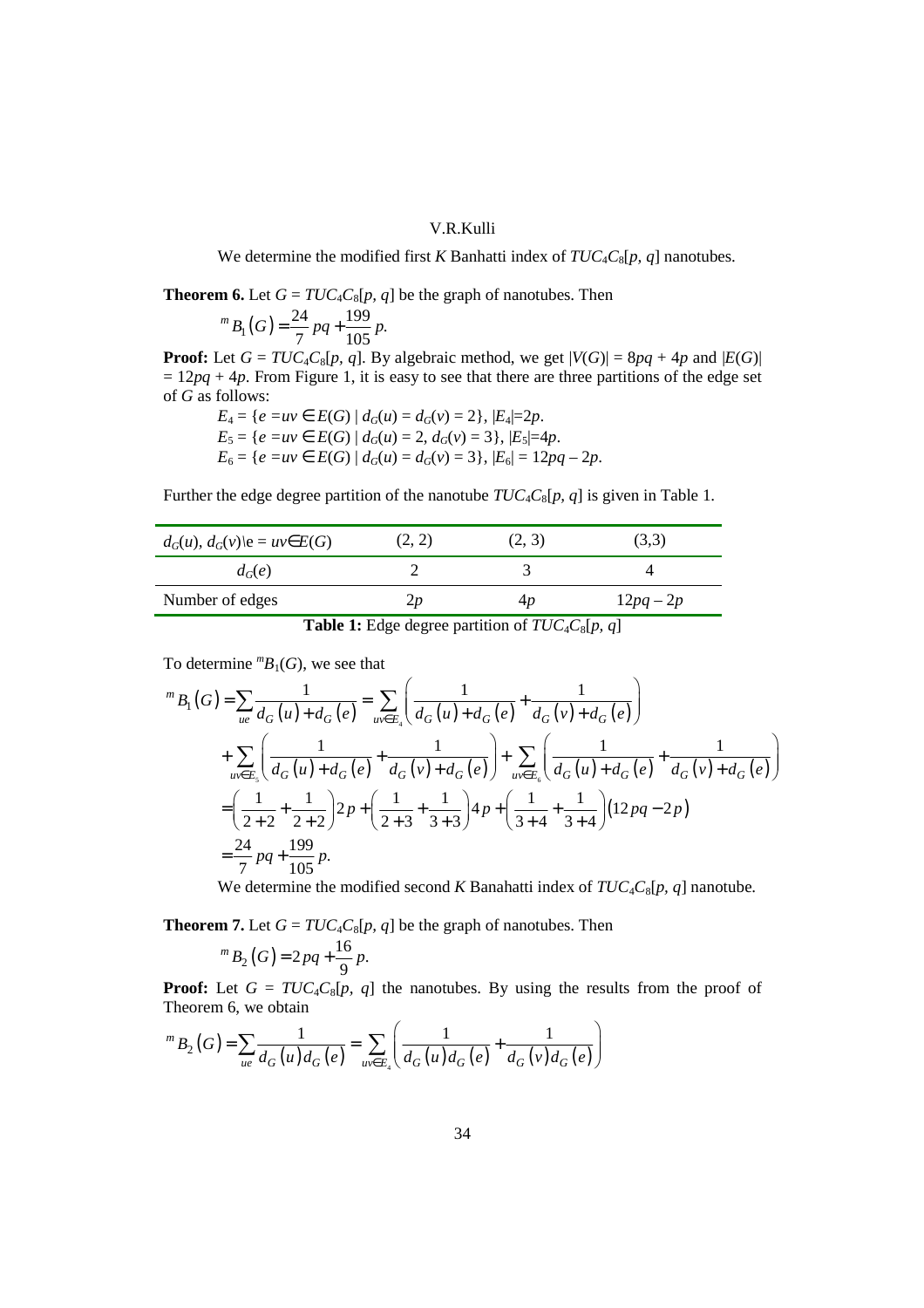$$
+\sum_{uv\in E_s} \left( \frac{1}{d_G(u)d_G(e)} + \frac{1}{d_G(v)d_G(e)} \right) + \sum_{uv\in E_s} \left( \frac{1}{d_G(u)d_G(e)} + \frac{1}{d_G(v)d_G(e)} \right)
$$
  
=  $\left( \frac{1}{2\times2} + \frac{1}{2\times2} \right) 2p + \left( \frac{1}{2\times3} + \frac{1}{3\times3} \right) 4p + \left( \frac{1}{3\times4} + \frac{1}{3\times4} \right) (12pq - 2p)$   
=  $2pq + \frac{16}{9}p$ .

We compute the harmonic *K-*Banhatti index of *TUC*4*C*8[*p, q*] nanotube.

**Theorem 8.** Let  $G = TUC_4C_8[p, q]$  be the graph of nanotubes. Then

$$
H_b(G) = \frac{48}{7}pq + \frac{398}{105}p.
$$

**Proof:** Let  $G = TUC_4C_8[p, q]$  be the nanotubes. By using Theorem 6, we obtain

$$
H_b(G) = \sum_{ue} \frac{2}{d_G(u) + d_G(e)} = 2 \sum_{ue} \frac{1}{d_G(u) + d_G(e)} = \frac{48}{7} pq + \frac{298}{105} p
$$

.

#### **4. Computing** *K* **Banhatti type indices of** *TUC***4[***p, q***] nanotubes.**

In this section, we focus on the structures of a family of nanostructures and they are called *TUHRC*4[*S*] nanotubes. These nanotubes usually symbolized as *TUC*4[*p, q*] for any *p*, *q* ∈ *N* in which *p* is the number of cycles  $C_4$  in the first row and *q* is the number of cycles  $C_4$  is the first column as depicted in Figure 2.



**Figure 2:** 2-*D* graph of  $G = TUC_4[p, q]$ 

We compute the modified first *K-*Banhatti index of *TUC*4[*p, q*] nanotubes.

**Theorem 9.** Let *G* be the *TUC*4[*p, q*] nanotubes. Then

$$
{}^{m}B_{1}(G) = \frac{4}{5}pq + \frac{23}{30}p.
$$

**Proof:** Let *G* be the  $TUC_4[p, q]$  nanotubes as depicted in Figure 2. By algebraic method, we obtain  $|E(G)| = 4pq + 2p$ . From Figure 2, it is easy to see that there are two partitions of the edge set of *G* as follows:

$$
E_6 = \{e = uv \in E(G) \mid d_G(u) = 2, d_G(v) = 4\}, |E_6| = 4p.
$$
  
\n
$$
E_8 = \{e = uv \in E(G) \mid d_G(u) = d_G(v) = 4\}, |E_8| = 4pq - 2p.
$$
  
\nFurther the edge degree partition of the nanotube  $TUC_4[p, q]$  is given in Table 2.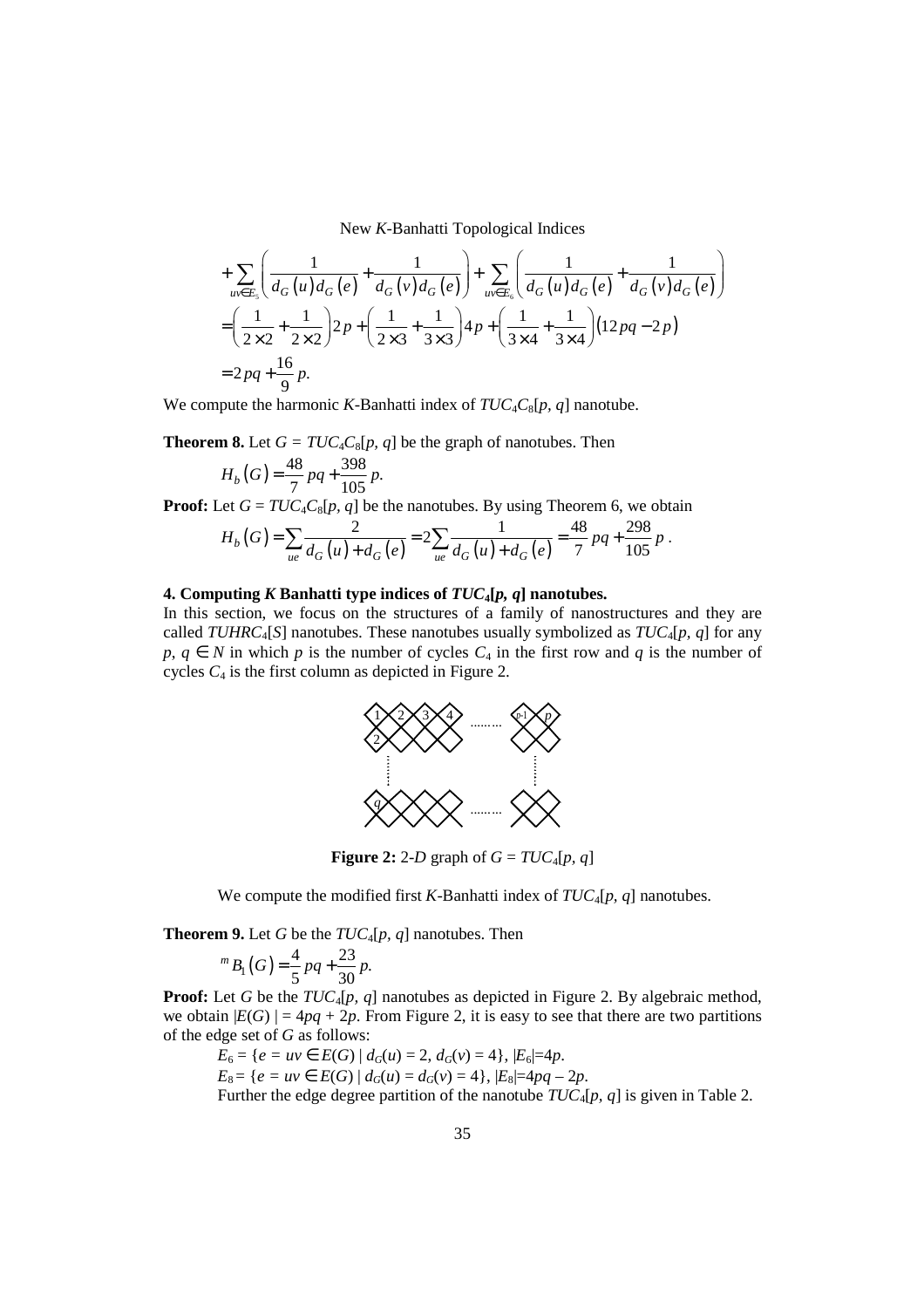V.R.Kulli

| $d_G(u) d_G(v) \geq u v \in E(G)$ | (2, 4) | (4, 4)   |
|-----------------------------------|--------|----------|
| $d_G(e)$                          |        |          |
| Number of edges                   |        | $4pq-2p$ |

**Table 2:** Edge degree partition of *TUC*4[*p, q*]

To compute  ${}^mB_1(G)$ , we see that

$$
{}^{m}B_{1}(G) = \sum_{ue} \frac{1}{d_{G}(u) + d_{G}(e)}
$$
  
= 
$$
\sum_{uv \in E_{6}} \left( \frac{1}{d_{G}(u) + d_{G}(e)} + \frac{1}{d_{G}(v) + d_{G}(e)} \right) + \sum_{uv \in E_{8}} \left( \frac{1}{d_{G}(u) + d_{G}(e)} + \frac{1}{d_{G}(v) + d_{G}(e)} \right)
$$
  
= 
$$
\left( \frac{1}{2+4} + \frac{1}{4+4} \right) 4p + \left( \frac{1}{4+6} + \frac{1}{4+6} \right) (4pq - 2p) = \frac{4}{5}pq + \frac{23}{30}p.
$$

We compute the modified second *K-*Banhatti index of *TUC*4[*p, q*] nanotubes.

**Theorem 10.** Let  $G = TUC_4[p, q]$  be the nanotubes. Then

 $P_2(G) = \frac{1}{2}pq + \frac{7}{12}p.$  $3^{r}$ <sup>2</sup> 12  $^{m}B_{2}(G) = \frac{1}{2}pq + \frac{1}{12}pq$ 

**Proof:** Let  $G = TUC_4[p, q]$  be the nanotubes. By using the results from the proof of Theorem 9, we obtain

$$
{}^{m}B_{2}(G) = \sum_{ue} \frac{1}{d_{G}(u)d_{G}(e)}
$$
  
= 
$$
\sum_{uv \in E_{\delta}} \left( \frac{1}{d_{G}(u)d_{G}(e)} + \frac{1}{d_{G}(v)d_{G}(e)} \right) + \sum_{uv \in E_{\delta}} \left( \frac{1}{d_{G}(u)d_{G}(e)} + \frac{1}{d_{G}(v)d_{G}(e)} \right)
$$
  
= 
$$
\left( \frac{1}{2\times4} + \frac{1}{4\times4} \right) 4p + \left( \frac{1}{4\times6} + \frac{1}{4\times6} \right) (4pq - 2p) = \frac{1}{3}pq + \frac{7}{12}p.
$$

We now compute the harmonic *K-*Banhatti index of *TUC*4[*p,q*] nanotubes.

**Theorem 11.** Let  $G = TUC_4[p, q]$  be the nanotubes. Then

$$
H_b(G) = \frac{8}{5}pq + \frac{23}{15}p.
$$

**Proof:** Let  $G = TUC_4[p, q]$  be the nanotubes. By using Theorem 9, we obtain

$$
H_b\left(G\right) = \sum_{ue} \frac{2}{d_G\left(u\right) + d_G\left(e\right)} = 2 \sum_{ue} \frac{1}{d_G\left(u\right) + d_G\left(e\right)} = \frac{8}{5}pq + \frac{23}{15}p.
$$

## **EFERENCES**

1. V.R.Kulli, *College Graph Theory*, Vishwa International Publications, Gulbarga, India (2012).